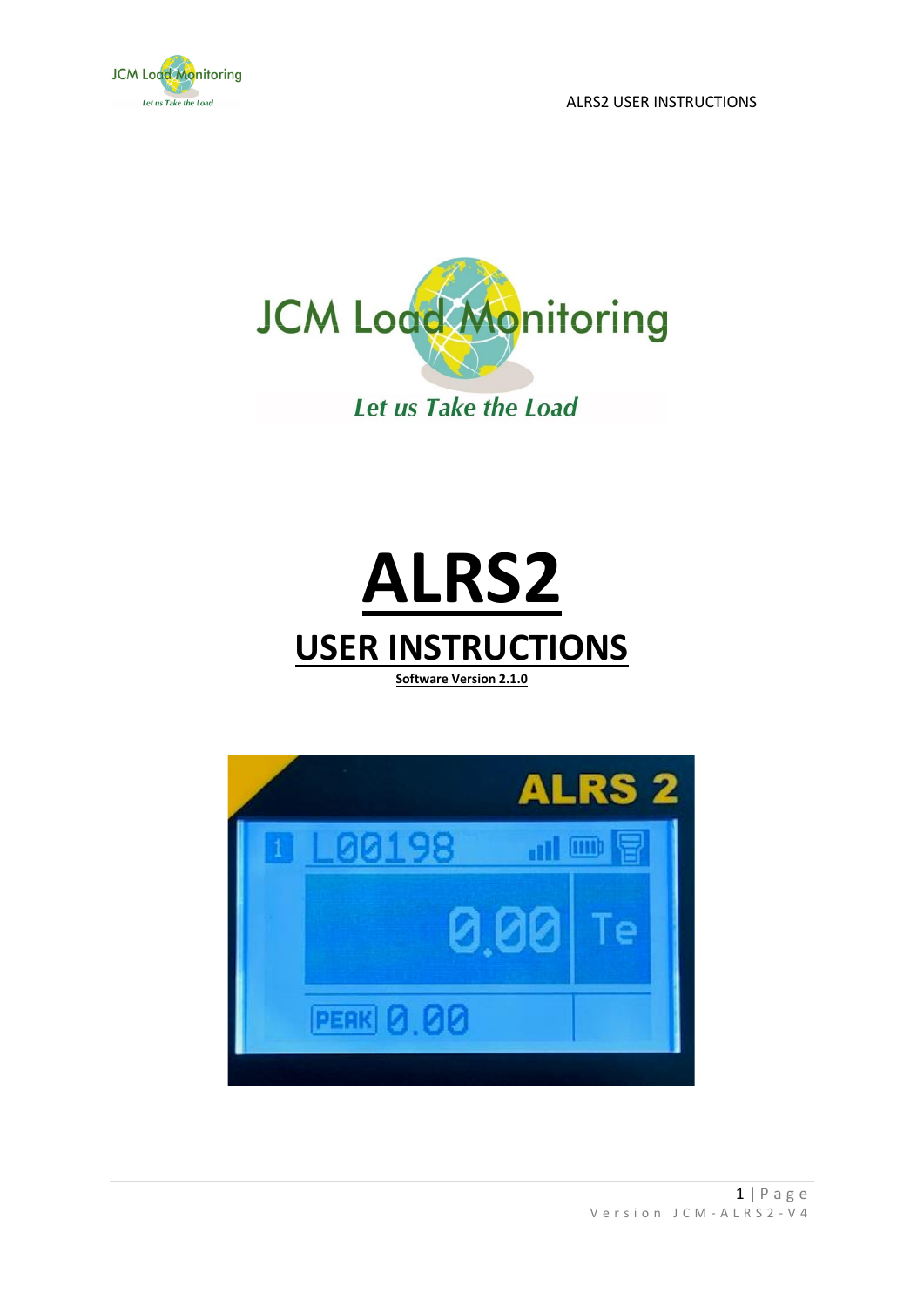

## **TABLE OF CONTENTS:**

|                                     | <b>PAGE NO</b> |
|-------------------------------------|----------------|
| <b>SYSTEM DESCRIPTION</b>           | Page 3         |
| <b>TURN ON LINK</b>                 | Page 4         |
| <b>SWITCHING THE HANDSET ON</b>     | Page 4         |
| <b>ZERO AND TARE</b>                | Page 4         |
| DISPLAY UNIT / UNITS OF MEASUREMENT | Page 5         |
| <b>POWER SAVING</b>                 | Page 5         |
| <b>LCD CONTRAST</b>                 | Page 6         |
| <b>PEAK</b>                         | Page 6         |
| <b>CELL CONFIGURATION</b>           | Page 6         |
| <b>CHANNEL RESET</b>                | Page 7         |
| <b>OVERLOAD</b>                     | Page 7         |
| <b>DEVICE INFO</b>                  | Page 7         |
| <b>ICON IDENTIFICATION</b>          | Page 8         |
| <b>TROUBLE SHOOTING</b>             | Page 9         |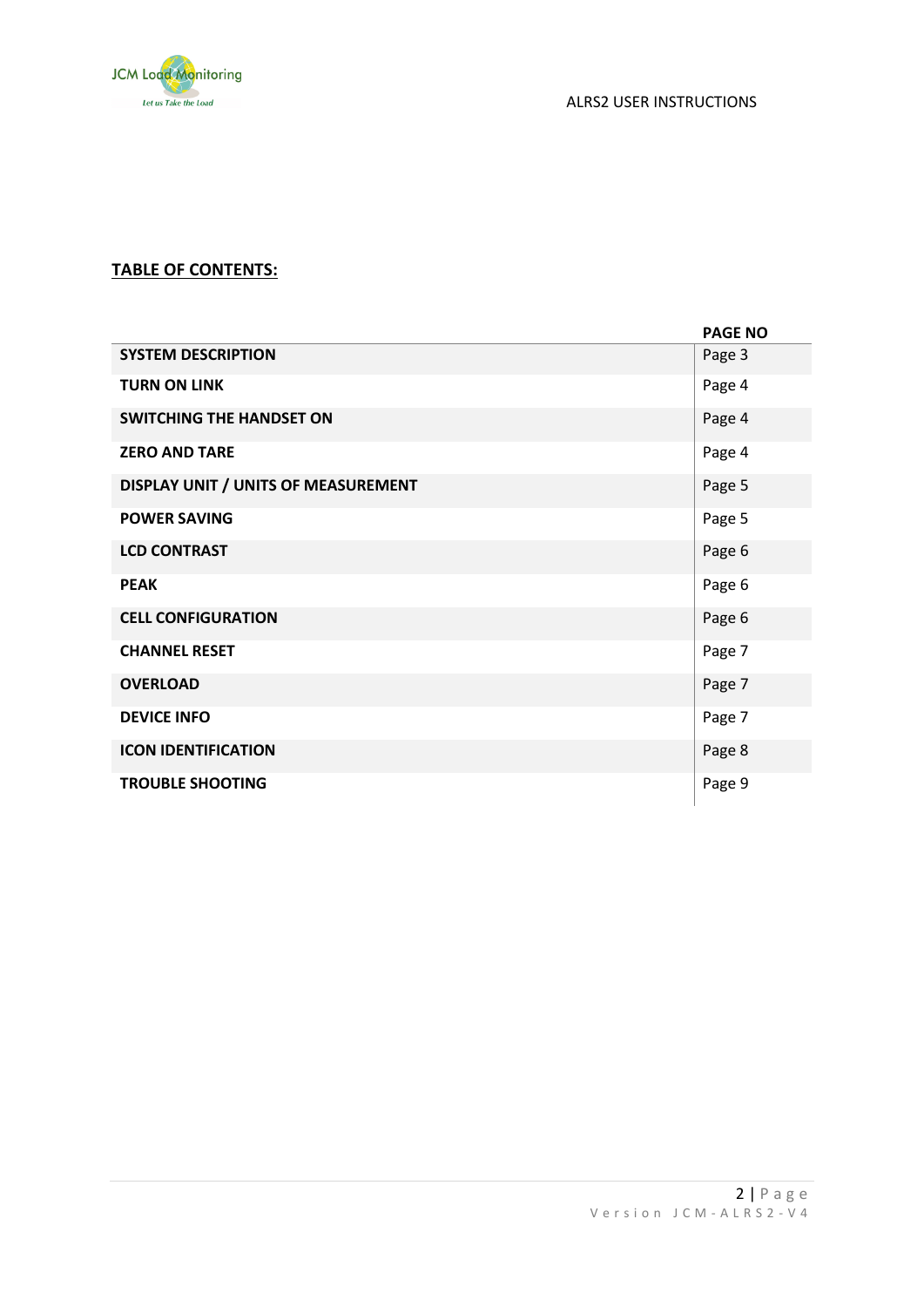

# **Description of system**

The ALRS2 load cell is a multi-range system that gives you six units of measurement:

Te KGS LB KN (UST) US Tons mV/V

With a telemetry working range of a minimum of 700 meters over 360°, this will give you peace of mind knowing that you will never lose signal.

The system has a constant peak mode that is displayed on the handset, the displayed peak can also be zeroed, and a power saving mode which is a battery saving option.

With the safety feature of an audible and visual overload alarm gives you complete control over your lifts.

The load cell is turned on via a switch on the load link and the monitoring system is switched on via the power button on the ALRS2 handset. This is to save battery during long term out of use. The load cell can be left switched on and can then be switched on/off from the ALRS2 handset.

Note: The load cell referred to in this instruction manual refers to any load monitoring device that the ALRS2 electronics are calibrated to. This includes, but is not limited to, load link, load shackle and compression load cell.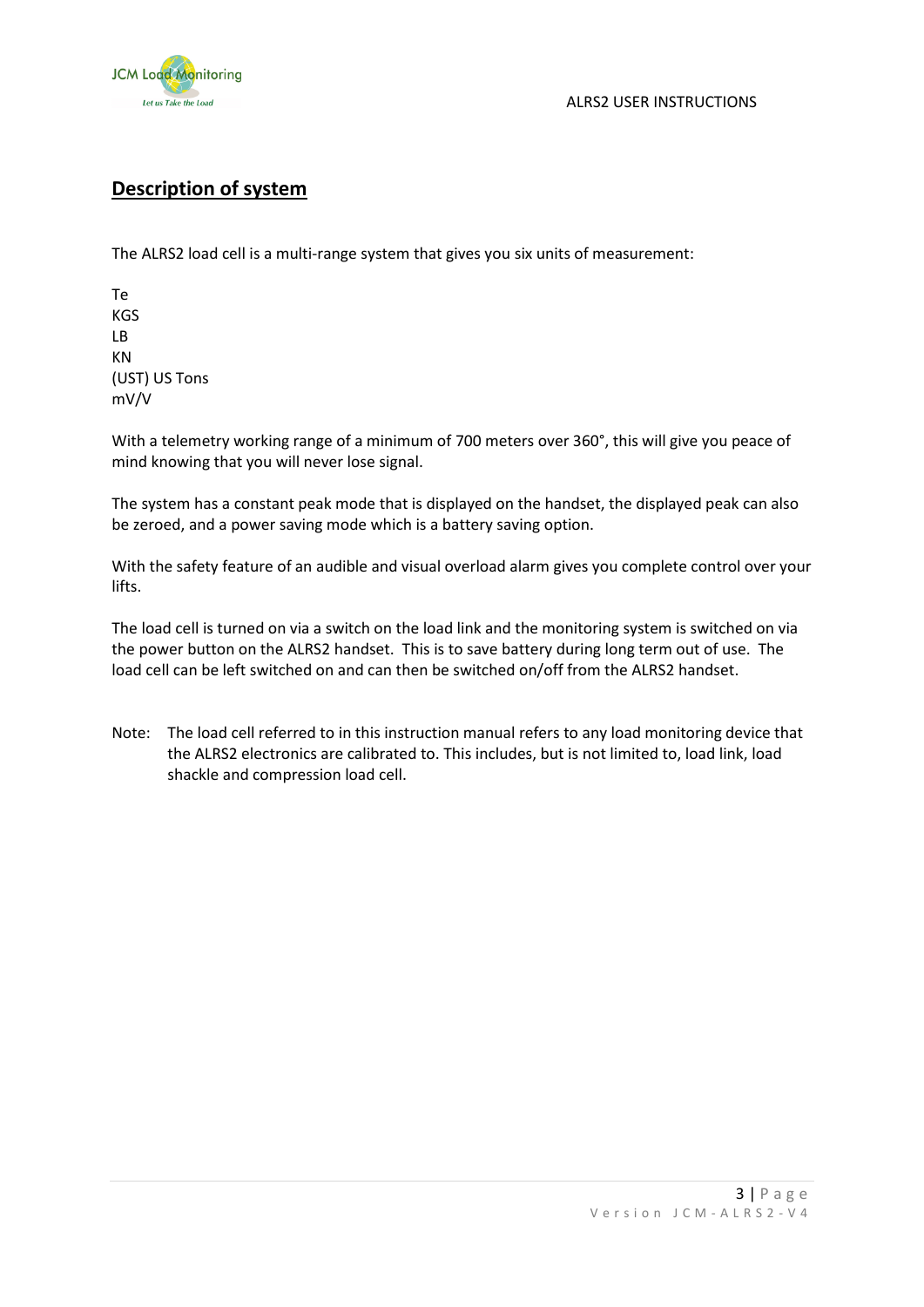

## **User Instructions**

## **Switching the system on**

## **Where the load cell has an On/Off switch**

On the load link there is a switch press to 1 position to switch the link on and press 0 to switch the link off.

## **Where the load cell has no On/Off switch**

While the handset is switched off the transmit board in the load cell will go to sleep and not transmit. When you switch the handset on it will also wake up the transmit board to start transmitting.

To switch the ALRS2 electronics on press the power button  $\bigcirc$  this will switch on both the transmit board inside the load cell and the handset.

## **Switching the ALRS2 handset on**

 $\circledcirc$ To switch the ALRS2 on press the power button

## **Tare and Zero**

To zero the load displayed on the handset, enter the Tare mode by pressing the tare button The display will show the following message



You will have the following options:

Set – the tare. This will tare the gross weight from your reading.

No. You will be returned to the previous menu

Zero. This will zero any load under 4% of your WLL, 'Working Load Limit'.

When you have selected your option press ok (OK)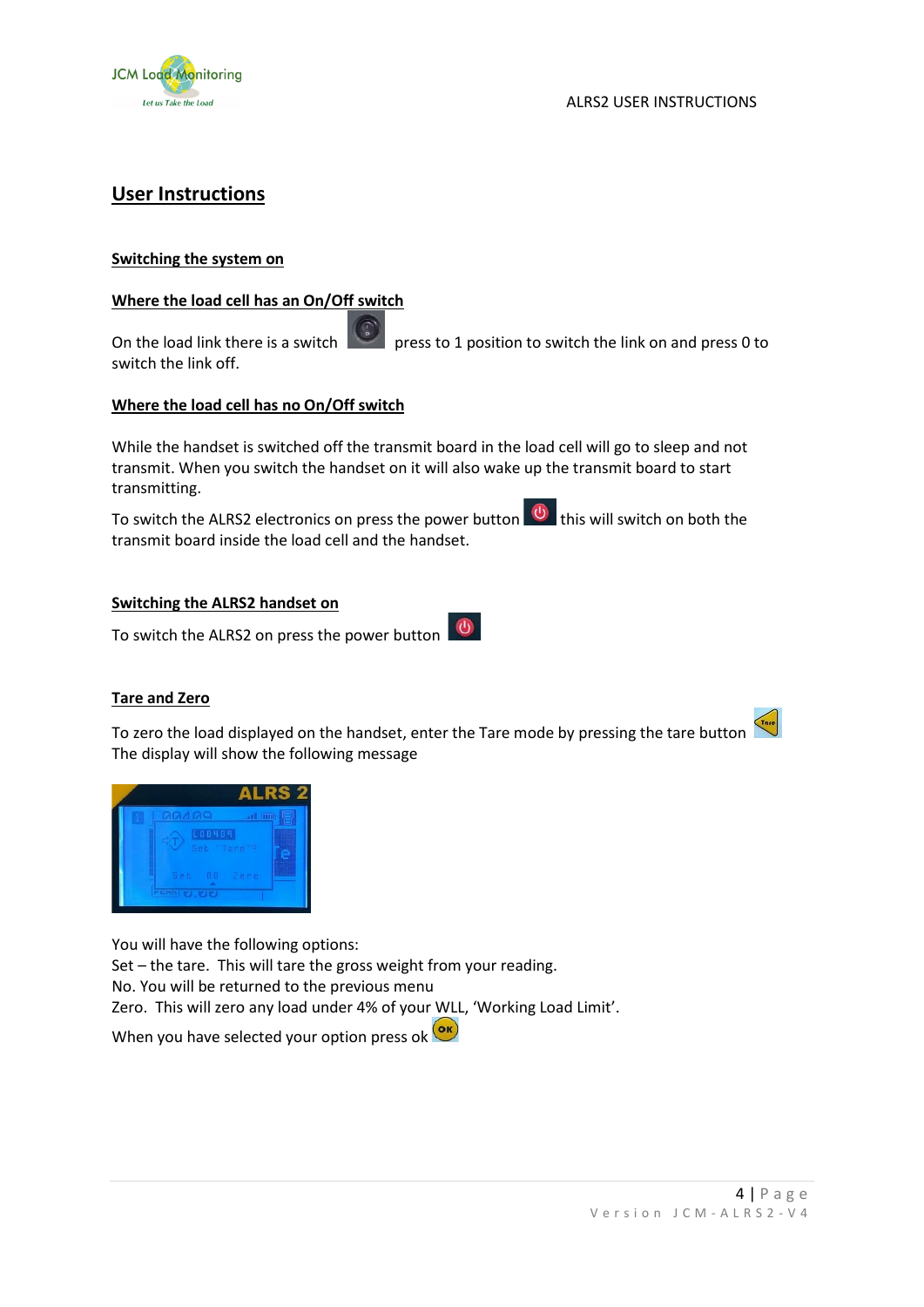

The ALRS2 system will not allow you to zero more than 4% of the WLL of your load cell. This is due to safety reasons to ensure that large loads are not accidentally zeroed from the display.

If you try to zero over 4% of the WLL the ALRS2 system will give you the following message



To remove the tare and zero enter the tare mode and select reset.

#### **Units of measurement**

The ALRS2 has the function to display the load in four different units of measurement, these being, kg, lb, ton & kn.

To change the unit of measurement, press the menu  $\left[\frac{m_{env}}{m_{env}}\right]$  button, then press the down arrow until

Unit Config is highlighted then press the OK  $\overline{\text{ew}}$  button. The available units of measurement will be displayed. Press the up and down arrows on the handset until the unit of measurement you require is highlighted.

The handset will then display the load in the selected unit of measurement.

When the handset is next switched on, the units of measurement will be as per your previous selection.

#### **Power saving**

The ALRS2 handset has the function to switch off after a desired period of time.

To enter the power saving menu, press the menu **menu** button, then press the down arrow until the Power Saving menu is highlighted and press the OK **OK** button.

You will then have the option to select, 10 minutes, 5 minutes, 2 minutes or OFF. If you select either 10, 5 or 2 minutes the handset will switch off after the selected period. If you select OFF the handset will stay switched on until you switch it off.

When the load cell is not in range or switched off the handset will ask if you want to stay connected and then count down to zero and switch off.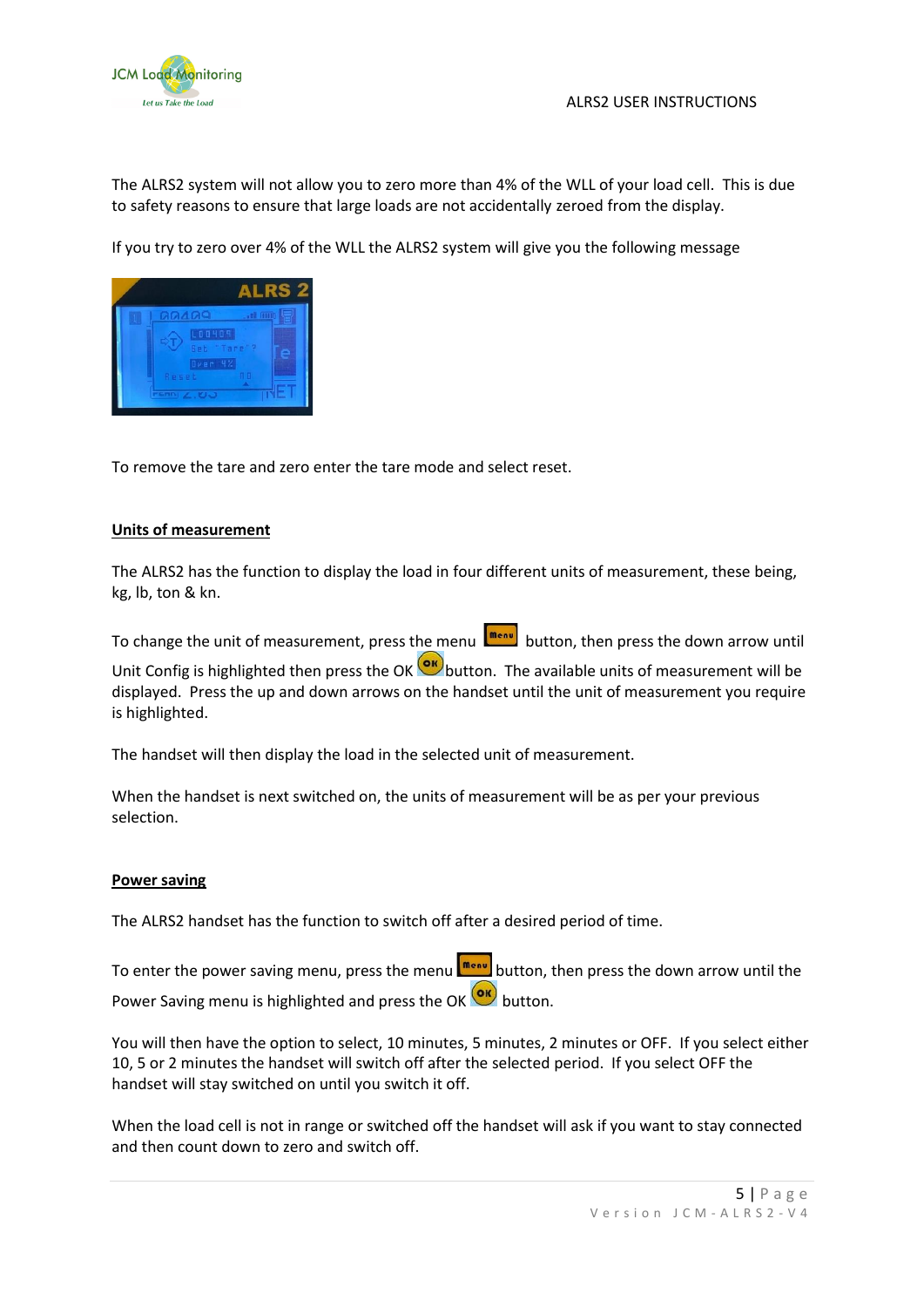

## **LCD Contrast**

If you want to change the brightness of the display, press the menu **menulum** button, then press of down arrow until LCD Contrast is highlighted and press the OK  $\overline{\text{or}}$  button. Then press the tare  $\overline{\text{or}}$  button to decrease the contrast and the peak **button to increase the contrast.** Once you have selected the contrast press the OK  $\frac{CK}{D}$  button and the display will return to normal weighing mode.

### **Peak**

The ALRS2 handset constantly displays the peak on the display. If you wish to zero the peak displayed press the peak button. You will then have the option to enter either no or yes. Press the up and down arrow until your selection is highlighted then press the OK button.

#### **Cell Configuration**

The new version 2.08 ALRS2 handsets will be able to configure to read any load cell.

Press the MENU button to enter the menu and select Cell Config.



The display will show what load cell the handset is currently connected it. To enable a different load cell press the enter button and the cursor will be above and below the enable function. Press either the up or down button to disable the current load cell. Then move cursor through the channel number by pressing the right-hand button. Once you have selected the new channel number you must press enter on the final digit for the channel to be stored. This will move the cursor back to the Enable/Disable function, enable the handset and it will pair with the newly selected load cell.

Note: The handset will not pair with a transmit board that has not been updated since 21/05/2020. Please return complete load link to JCM and we will update the firmware free of charge.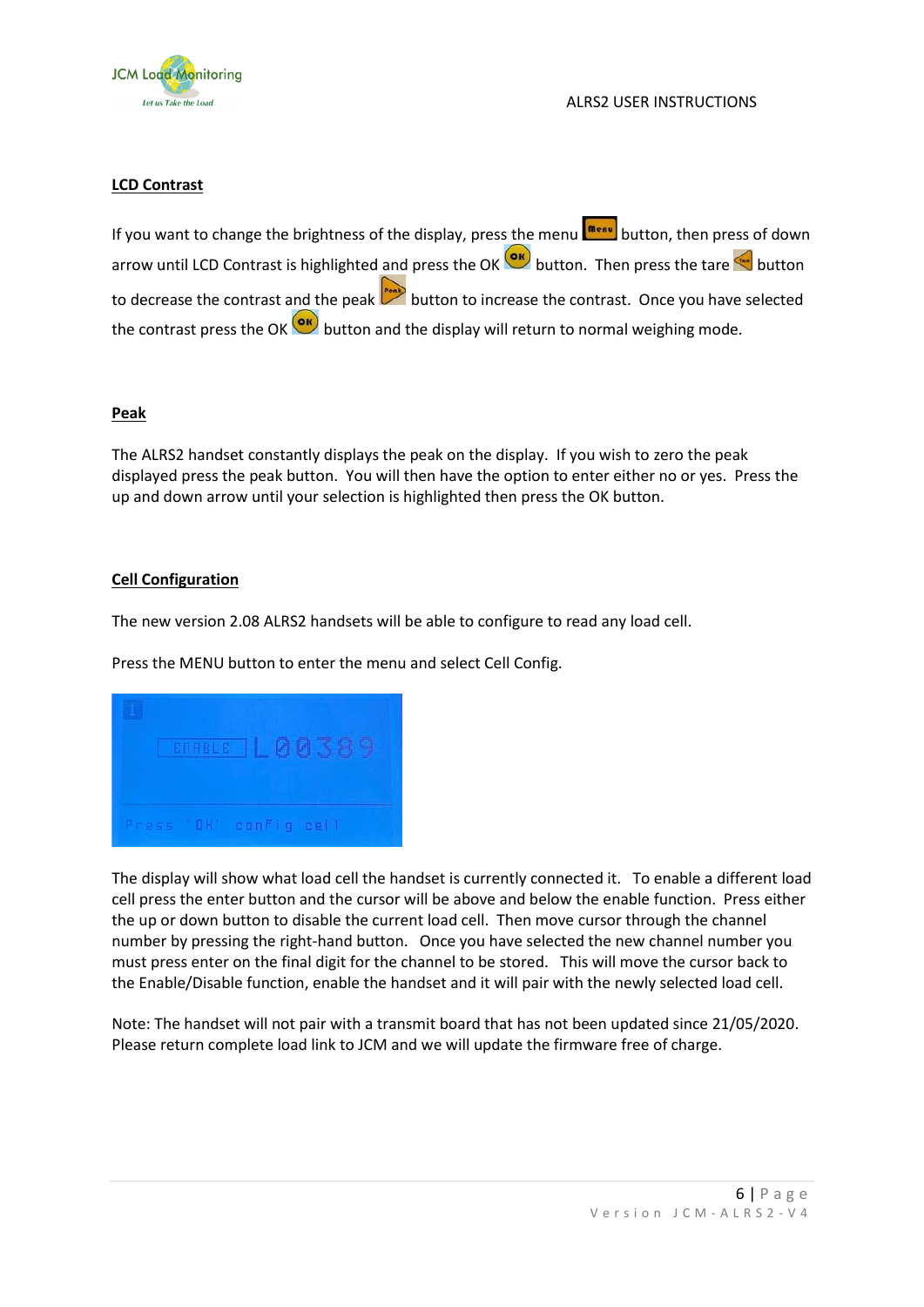

## **Channel Reset**

If your handset ever displays the message 'Connecting', firstly change the batteries in both the handset. If the handset still displays connecting you will have to perform a Channel Reset.

Enter the menu and select Channel Reset on page two of the menu. Select the Yes option by moving the cursor over Yes and press enter.

The handset will then re-pair with your load cell.

If you have multiple load cells in the vicinity and the handset has paired with the incorrect load cell, change the channel number through the Cell Config menu.

### **Overload**

The overload is set during calibration, but it is possible to change the overload figure on the handset. Please note that if you change the overload that the audible and visual alarm will sound when this figure is reached. We recommend not using this feature unless necessary.



### **Device Info.**

This part of the menu will detail what version your handset is currently running on.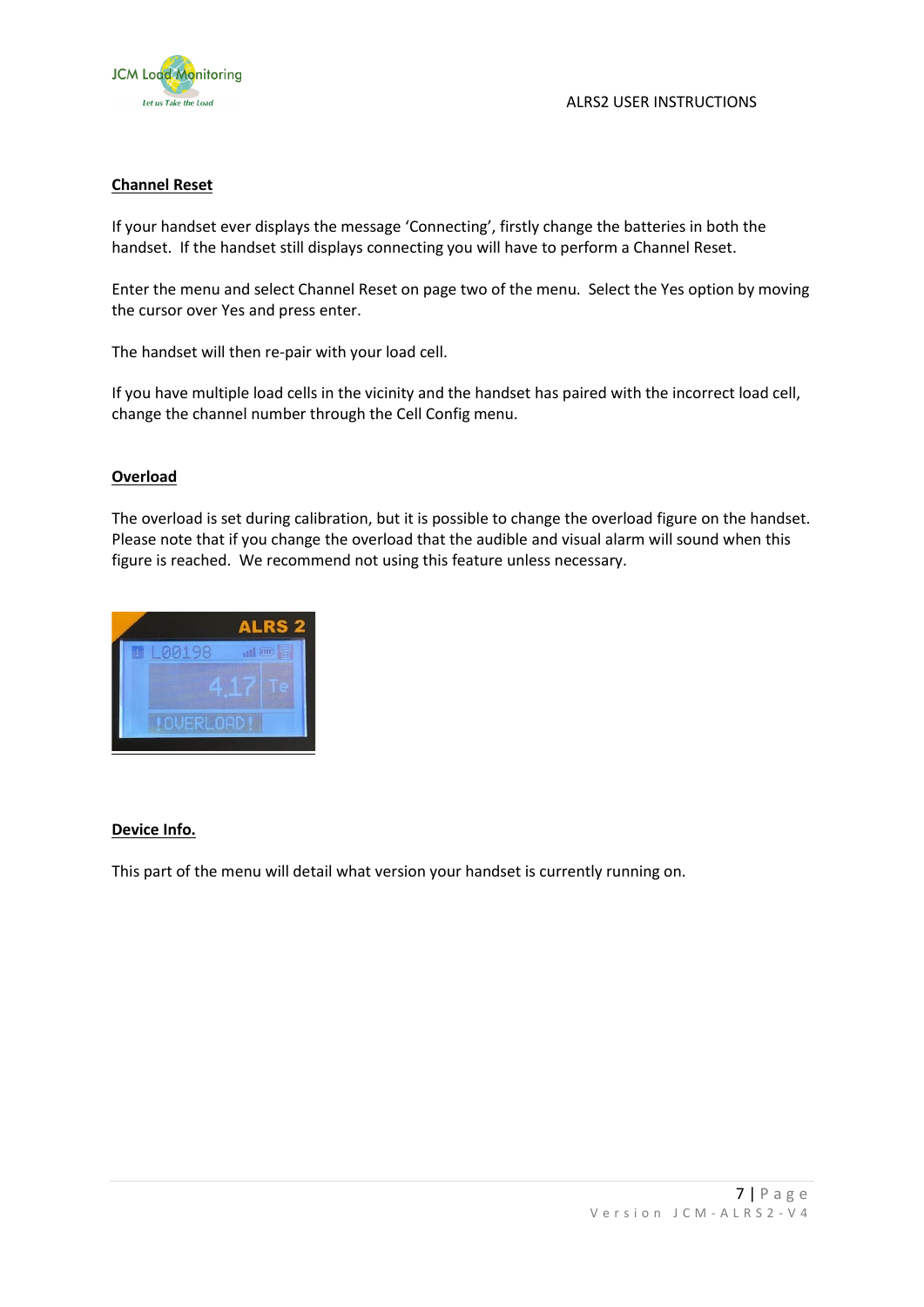

## **Icon Identification**

| Handset battery indication<br>Displays the current battery status on the handset                                                         |
|------------------------------------------------------------------------------------------------------------------------------------------|
| Load cell battery indication<br>Displays the current battery status on the load cell                                                     |
| Signal Strength<br>Shows the signal strength of the ALRS2 system.                                                                        |
| Logging Icon<br>Will display when the unit is transmitting to JCM Load Logger                                                            |
| ALRS2 channel number<br>Each ALRS2 system transmit the data via a dedicated channel<br>number. The channel will be required for logging. |
| Unit of measurement indication. This can be changed using the<br>Unit Config option in the ALRS2 handset menu.                           |
| Peak<br>Indicating the PEAK value. As well as displaying the actual load the<br>ALRS2 unit will also display the PEAK load.              |